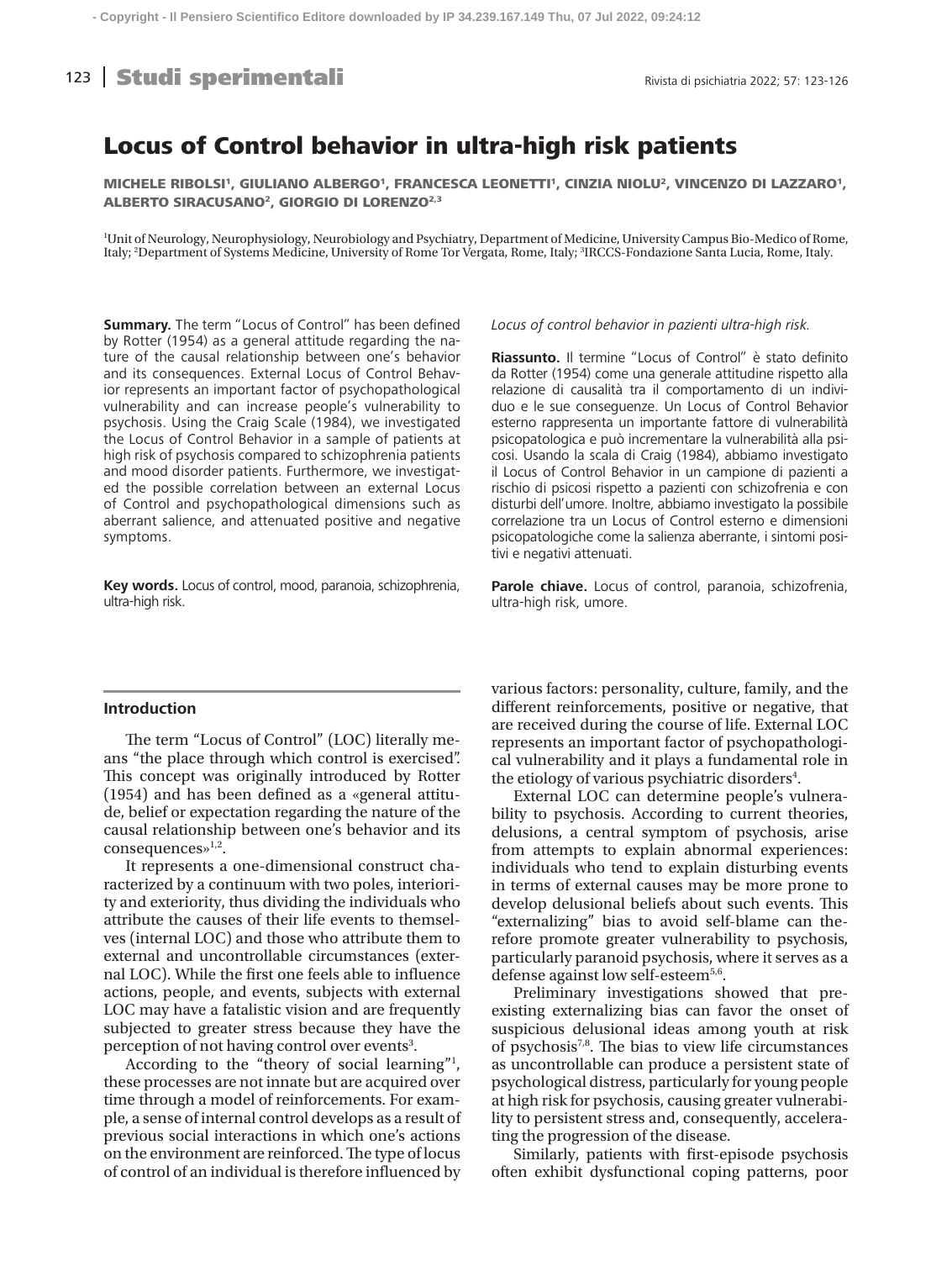self-efficacy, and external LOC. A cohort study<sup>9</sup> based on 7058 participants investigated longitudinal associations between social cognitive ability and external LOC. The results highlighted an association between an external LOC and the presence of psychotic experiences at 12 and 18 years of follow-up.

Over the years, different scales have been proposed to assess the size of the internal or external LOC. Kirsht<sup>10</sup> developed one focusing on perceived control in relation to one's health. Levenson<sup>11</sup> proposed one consisting of 24 items and divided it into three subscales, as well as that of Reid and Ware<sup>12</sup> which was aimed at studying three different factors: fatalism, socio-political influence, and self-control. Finally, Wallston et al.<sup>13</sup> described another based on the same element of Kirsht's study. More recently, Henry14 has developed a questionnaire consisting of three subscales: internal control, external control, and control by other authoritative subjects. Furthermore, this is structured according to the language of the Structural Analysis of Social Behavior (SASB)15.

In 1984, Craig et al.<sup>16</sup> developed a 17-item Likerttype scale to measure the Locus of Control Behavior (LCB). The LCB also appeared to have, unlike other questionnaires with the same content, a higher predictive value with respect to the outcome of the therapies: Craig et al. identified the decrease in the global score between the beginning and the end of the therapy, as a positive factor to prognostic level.

To date, there are no studies that have investigated LOC according to the Craig scale in patients at high risk of psychosis. Our work aims to study the LCB in a group of patients at high risk of psychosis compared to schizophrenia patients and control patients with



**Figura 1.** The mean LCB score of the SCZ group was 37.5 ± 10.91, while the mean LCB score of the UHR group was  $31.8 \pm 7.34$  and the mean LCB score of the MOOD group was  $28.7 \pm 8.90$ .

mood disorders. In addition, we investigated the possible correlation between an external LOC and psychopathological dimensions such as aberrant salience and attenuated positive and negative symptoms. Attenuated psychotic symptoms were assessed both by self-report measures and by scales compiled after semi-structured interviews. Aberrant salience was investigated using self-report measures. Preliminary studies have shown that aberrant salience correlates with the possible onset of thought disorders among community-based adolescents and can be considered an additional screening tool for assessing at-risk mental states. Therefore, it may be useful to evaluate a possible correlation between high levels of aberrant salience and the presence of an external LOC in UHR patients.

## **Methods**

The study population is made up of 72 subjects, recruited from the Psychiatric Unit of the University Hospital Campus Bio-Medico in Rome. Specifically, 18 patients diagnosed with schizophrenia (SCZ), 18 patients with a diagnosis of ultra-high risk for psychosis (UHR), 18 patients with mood disorders (MOOD), and 18 healthy subjects (HS) were recruited. Each diagnosis was made according to DSM-5 criteria.

Exclusion criteria were: current substance use and the presence of relevant neurological comorbidities. Patients with MOOD and SCZ between the ages of 18 and 60 were recruited. The age group of UHR patients was between 13 and 21 years old. The Structured Interview for Prodromal Syndromes (SIPS) and Scale of Prodromal Syndromes (SOPS) were used for the diagnosis of  $UHR<sup>17</sup>$ .

The UHR sample of patients was subjected to psychometric assessment by means of: CAPE (Community Assessment of Psychic Experiences)18; ASI (Aberrant Salience Inventory)<sup>19</sup>; the Italian version of LCB<sup>16,20</sup>.

Each questionnaire was completed by the patients independently, without time limits. The examiner intervened only at the end of the compilation for the evaluation of scores and, in a few cases, during the execution of the test where patients encountered difficulties in interpreting the questions.

## **STATISTICS**

The statistical analysis of the comparison between the three groups was conducted using the oneway analysis of variance (one-way ANOVA). Pearson correlation coefficient was calculated to evaluate the correlation between the LCB score and the other psychopathological dimensions. A p-value less than  $0.05$  ( $\leq 0.05$ ) was considered statistically significant.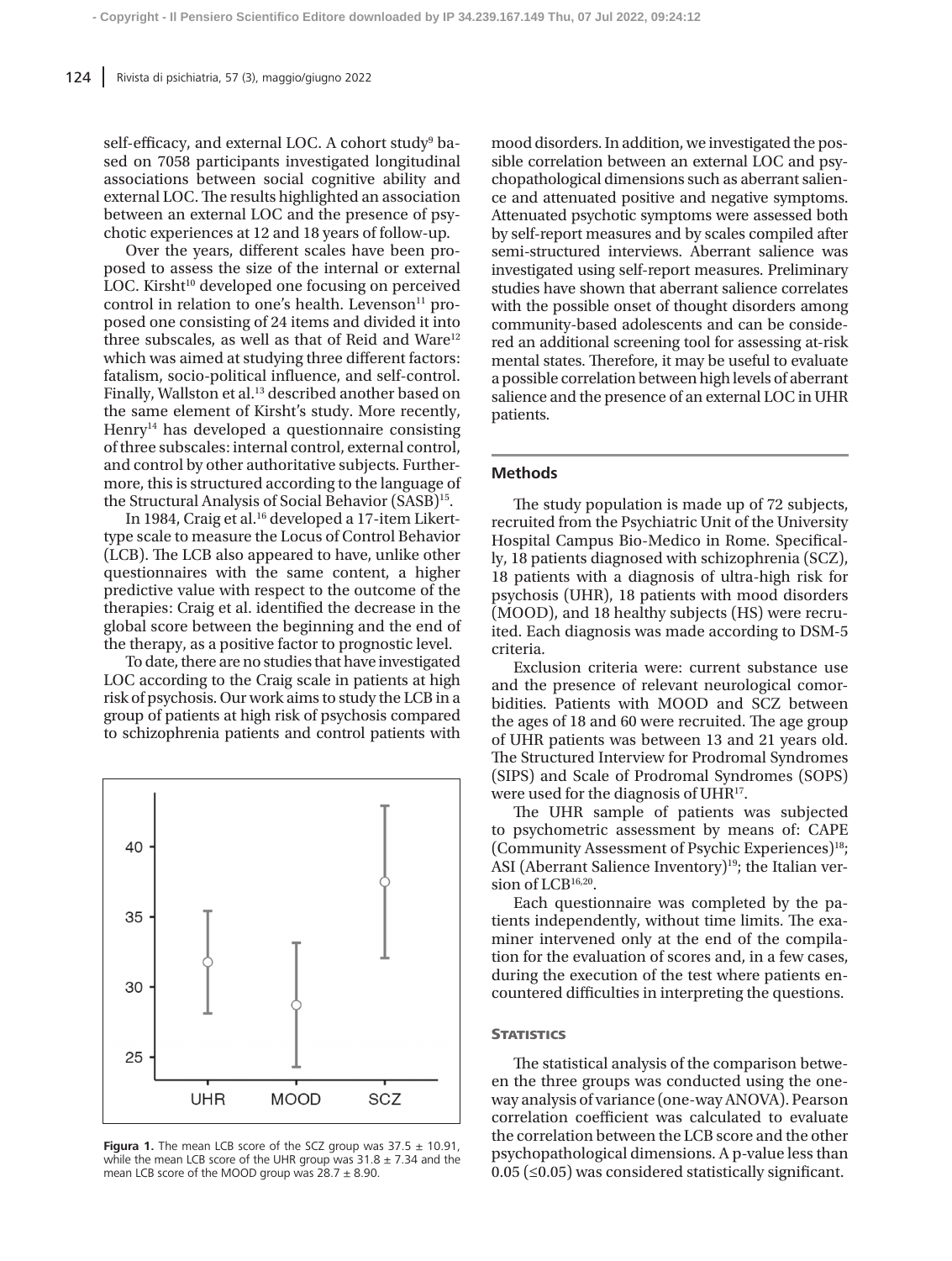| Table 1. Comparisons between groups.         |                                |               |
|----------------------------------------------|--------------------------------|---------------|
| $G_{_{\text{SCZ}}}$ : $G_{_{\text{UHR}}}$    | $M_1 = 37.50$<br>$M_2 = 31.78$ | $p = 0.19177$ |
| $G_{SCZ}$ : $G_{MOOD}$                       | $M_1 = 37.50$<br>$M3= 29.00$   | $p = 0.01946$ |
| $G_{_{\mathsf{SCZ}}}$ : $G_{_{\mathsf{HS}}}$ | $M_1 = 37.50$<br>$M4= 22.39$   | $p = 0.00001$ |
| $G_{UHR}$ : $G_{MOOD}$                       | $M_2 = 31.78$<br>$M3= 29.00$   | $p = 0.76165$ |
| $G_{UHR}$ : $G_{HS}$                         | $M_2 = 31.78$<br>$M4= 22.39$   | $p = 0.00796$ |
| $G_{_{MOOD}}:G_{_{HS}}$                      | $M3= 29.00$<br>$M4= 22.39$     | $p = 0.10112$ |

Legend: G= group; M= mean LCB score.

## **Results**

The mean LCB score of the SCZ group was 37.5±10.91, while the mean LCB score of the UHR group was 31.78±7.34 and the mean LCB score of the MOOD group was 29±8.90. The mean LCB score of the HS group was 22.39±6.37.

The one-way analysis of variance (Welch's) showed the presence of a statistically significant difference between the three groups  $(F=9.79; p<0.001)$ .

In particular, the Tukey Post-Hoc test shows that the SCZ group has an LCB score significantly higher than that of the MOOD group (p=0.01). Although the UHR group is placed in an intermediate position between the SCZ group and the MOOD group, there is no statistically significant difference in terms of LCB score compared to SCZ (p=0.19) and MOOD patients (p=0.76). Both SCZ and UHR groups have an LCB score significantly higher than the HS group (table 1).

In the UHR sample, a statistically significant correlation also emerged between the LCB scores and negative symptoms (R=0.46; p=0.04), while a trend emerged with the positive (R=0.41; p=0.09) and depressive dimension (R=0.41; p=0.08) of the CAPE, although a statistically significant difference is not achieved. There was no statistically significant correlation between LCB and ASI (R=0.26; p=0.29), between LCB and SOPS Positive Scale (R=0.01), between LCB and SOPS Negative Scale (R=-0.24; p=0.32).

## **Discussion**

The objective of our study was to investigate the presence of an external LCB and its psychopathological correlates in a sample of UHR patients compared to two other clinical groups, namely SCZ patients and MOOD patients. To our knowledge, this is the first study that directly investigates this comparison.

We hypothesized that an external LCB may be evident not only in overt psychopathological syndromes, but also in UHR patients. In particular, we found a statistically significant difference between the three groups: the SCZ group scores were significantly higher than the MOOD group with the UHR patients in an intermediate position between the SCZ group and the MOOD group. In summary, UHR patients exhibit a more external LCB than MOOD patients, but they don't reach the level of SCZ patients as they have not yet fully converted to full-blown psychosis. Based on these preliminary results, it should be interesting to investigate the presence of an external LOC as an additional screening tool for evaluating psychotic vulnerability.

The data we collected are in line with the existing literature. For example, it has been shown that pre-existing externalizing bias can favor the onset of suspicious delusional themes in vulnerable young people at risk of psychosis<sup>7</sup>. Other studies have correlated the presence of an external LOC with an increase in perceived social stress<sup>8</sup> and with the level of social cognitive skills<sup>9</sup>. Overall, our data confirm the hypothesis that an external LOC is a key mechanism for understanding the cognitive development of psychotic symptoms, especially paranoid symptoms $2<sup>1</sup>$ .

However, it must be emphasized that in this area the existing literature is fragmented, precisely because of the heterogeneity of the tools. Our study is the first to propose the LCB scale as a possible tool to accurately and rapidly investigate the presence of an external attributional bias in UHR patients. Furthermore, in the sample of UHR patients, we found a clinically relevant correlation with all CAPE dimensions, although statistical significance is only achieved in relation to negative symptoms. This clinical correlation may be linked to the greater tendency of these patients to develop a significant impairment of interpersonal relationships, and social and work functioning. However, the small sample size does not allow definitive conclusions to be drawn.

*Conflict of interests*: the authors have no conflict of interests to declare.

### **References**

- 1. Rotter JB. Generalized expectancies for internal versus external control of reinforcement. Psychol Monogr 1966; 80: 1-28.
- 2. Rotter JB. Social learning and clinical psychology. New York: Prentice-Hall, 1954.
- 3. Frenkel E, Kugelmass S, Nathan M, Ingraham LJ. Locus of control and mental health in adolescence and adulthood. Schizophr Bull 1995; 21; 219-26.
- 4. Hovenkamp-Hermelink JHM, Jeronimus BF, van der Veen DC, et al. Differential associations of locus of control with anxiety, depression and life-events: a five-wave, nine-year study to test stability and change. J Affect Disord 2019; 253: 26-34.
- 5. McKay R, Langdon R, Coltheart M. Paranoia, persecutory